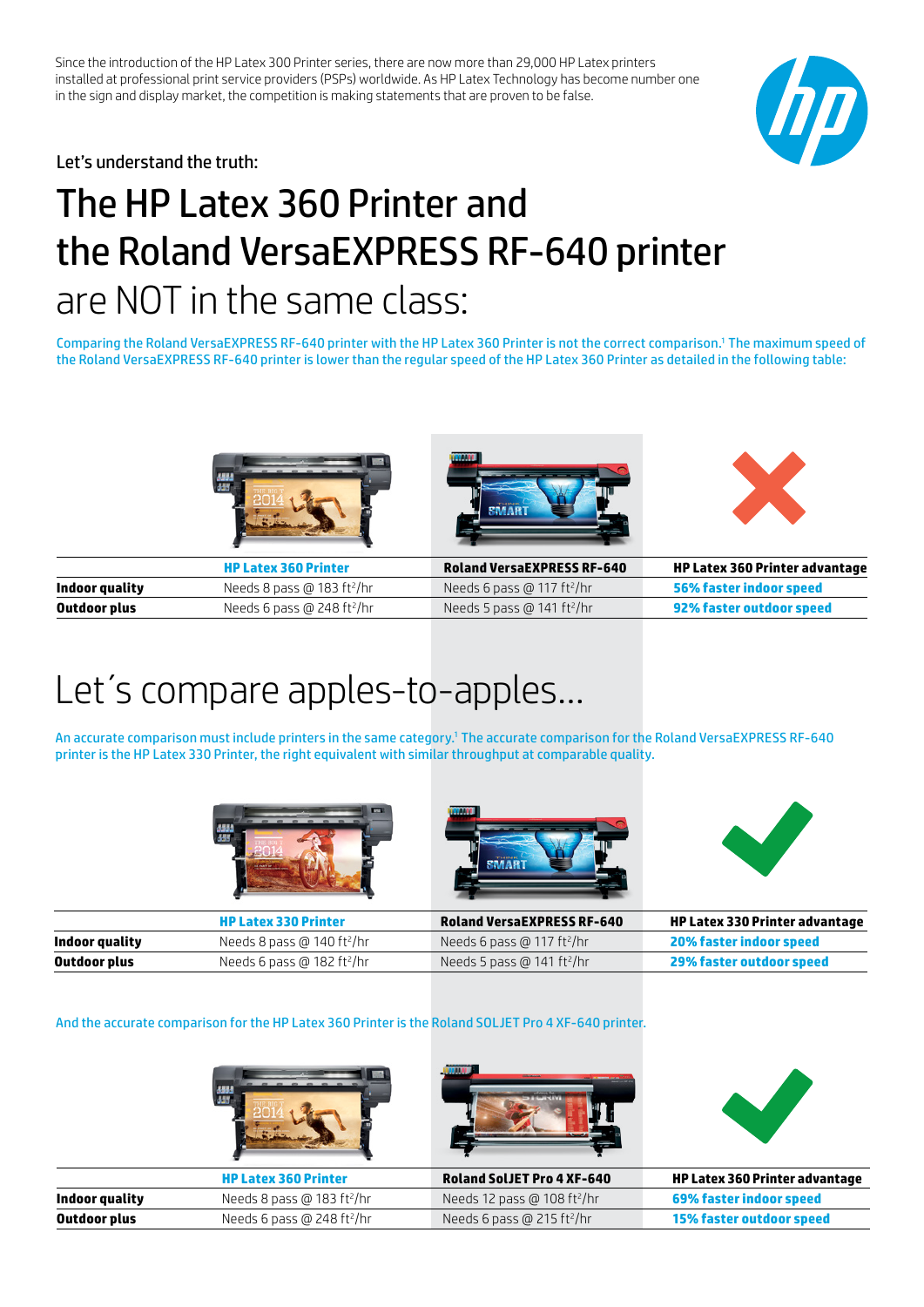## **COST OF INITIAL INVESTMENT**

Comparing printers with more equivalent performance, the HP Latex 360 Printer provides a significantly lower cost of initial investment than the Roland SOLJET Pro 4 XF-640 printer.





|                               | <b>HP Latex 360 Printer</b>     | <b>Roland SolJET Pro 4 XF-640</b> |
|-------------------------------|---------------------------------|-----------------------------------|
| <b>Printer (US MRP)</b>       | \$18,995                        | \$29.995                          |
| <b>RIP software</b>           | From \$900                      | Included <sup>2</sup>             |
| <b>Others</b>                 | \$800 (Electrical installation) | Included                          |
| 2 <sup>nd</sup> year warranty | \$1.899                         | Included <sup>3</sup>             |
| i1 spectrophotometer          | Included                        | \$2,298 (X-Rit i1Publish Pro 2)   |
| Ink set                       | Included                        | \$1,032                           |
| <b>TOTAL</b>                  | \$22.594                        | \$33,325                          |

If you are looking for a print and cut, the accurate comparison is the Roland SOLJET Pro 4 XR-640 printer.

At a comparable Initial Investment: Roland costs \$28,254 while the HP Latex 360 with an extended warranty and a RIP will cost \$22,594 plus the extra \$6,000 of an off line cutter will have a total cost of \$28,594. Practically same investment but in this case 67% faster than the Roland SOLJET Pro 4 XR-640 printer at a comparable quality.

## **COST OF OPERATION**

The cost of operation for the HP Latex 360 Printer, including printheads and maintenance kit, is equivalent to the Roland SOLJET Pro 4 XF-640 printer.

|                              | <b>HP Latex 360 Printer</b> | <b>Roland SolJET Pro 4 XF-640</b> |
|------------------------------|-----------------------------|-----------------------------------|
| $ln$ ks <sup>4</sup>         | $$0.17/ft^2$                | $$0.16/ft^2$                      |
| Printheads <sup>4</sup>      | $$0.03/ft^2$                | $$0.02/ft^2$                      |
| Maintenance kit <sup>4</sup> | $$0.01/ft^2$                | $$0.01/ft^2$                      |
| <b>TOTAL</b>                 | \$0.21/ft <sup>2</sup>      | $$0.19/ft^2$                      |

Let's bring to the light the truth about the HP Latex 360 Printer compared to the Roland SOLJET Pro 4 XF-640 printer and the Roland SOLJET Pro 4 XR-640 printer.

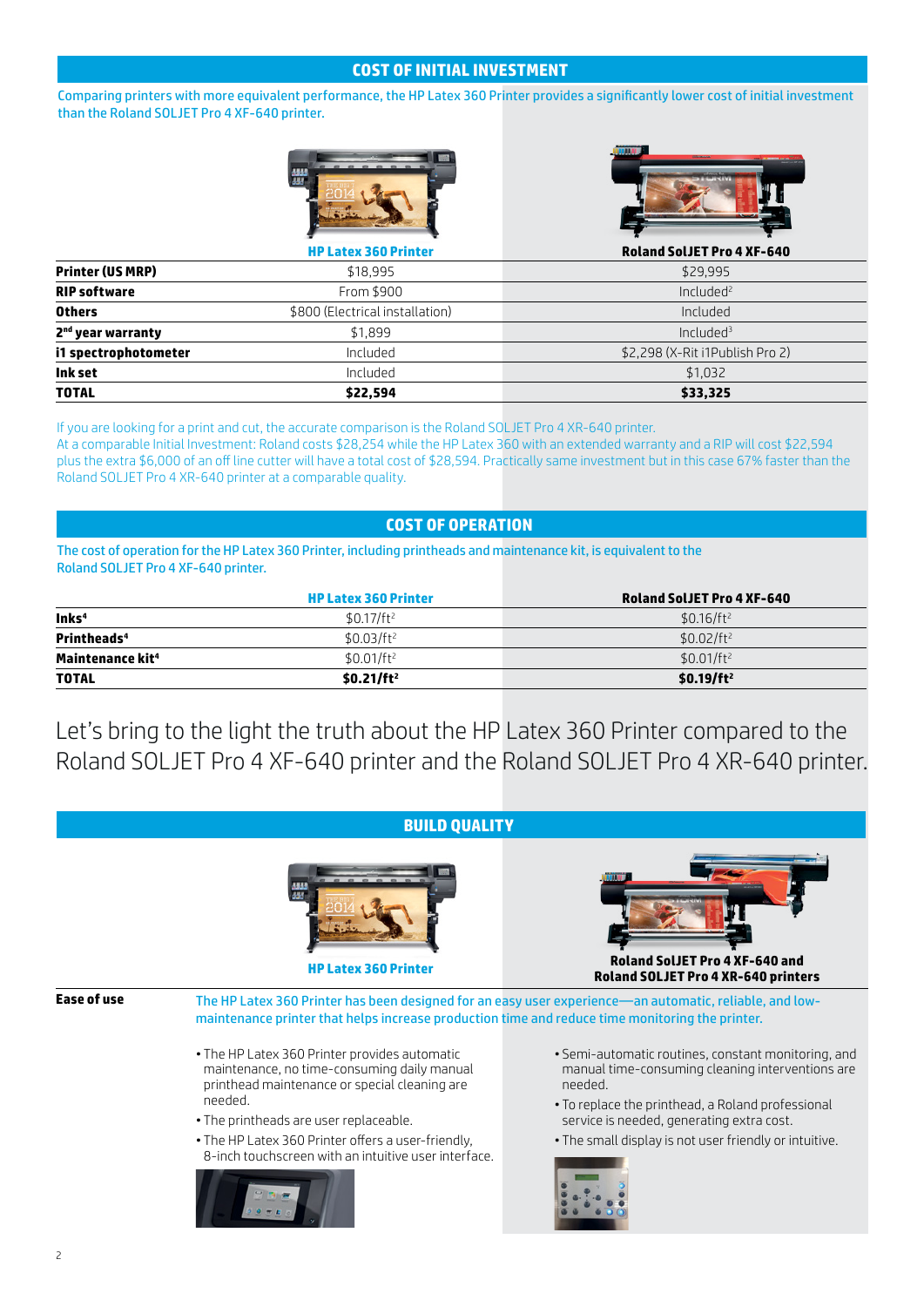## **PRINT QUALITY**



Third-generation HP Latex Inks for the HP Latex 300 Printer series feature the addition of an anti-scratch agent that provides a high level of scratch resistance<sup>7</sup> to help significantly reduce the risk of accidental damage during the finishing, installation, and display of unlaminated applications compared to eco-solvent inks.

Recognized as the industry´s most comprehensive finishedgraphic warranty, the 3M™ MCS™ Warranty applies to HP 831 Latex Inks for the HP Latex 360 Printer, offering a six-year warranty for film lamination.

The lower scratch resistance of eco-solvent prints can increase production and delivery times due to extra finishing, and can create the risk of damage with handling, requiring reprints.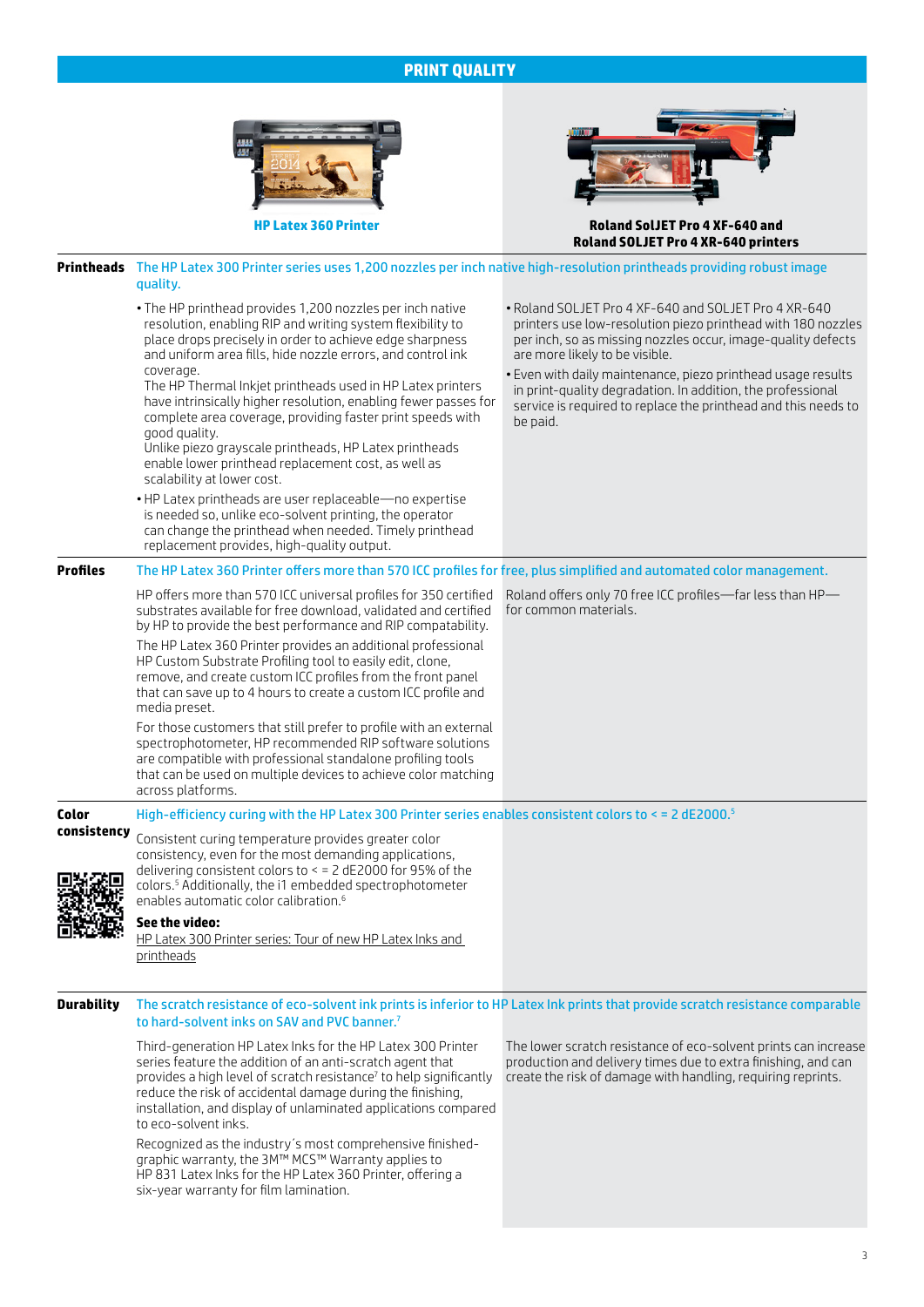## **PRODUCTIVITY**



**HP Latex 360 Printer**



#### **Roland SolJET Pro 4 XF-640 and Roland SOLJET Pro 4 XR-640 printers**

| <b>Ripping</b><br>time | HP Latex certified RIPs enable the highest performance standards without compromising productivity. The Roland<br>VersaWorks RIP is easy to use but has only basic functionalities.                                                                                                                                                                |                                                                                                                                                                                                                        |  |
|------------------------|----------------------------------------------------------------------------------------------------------------------------------------------------------------------------------------------------------------------------------------------------------------------------------------------------------------------------------------------------|------------------------------------------------------------------------------------------------------------------------------------------------------------------------------------------------------------------------|--|
|                        | The HP Latex RIP certification program defines a<br>comprehensive set of compatibility criteria according to the<br>highest performance standards and the unique capabilities of<br>HP Latex Printing Technologies. Only third-party companies<br>that have demonstrated conformance with these criteria are<br>awarded HP Latex certified status. | The free VersaWorks RIP offered by Roland is a basic tool with<br>basic functionalities, delivering "up to" 16 times less speed<br>than a standard RIP like ONYX for the same functionality.                           |  |
| Dry time               | HP Latex prints come out completely dry and ready to finish and deliver.                                                                                                                                                                                                                                                                           |                                                                                                                                                                                                                        |  |
|                        | HP Latex prints are cured during printing-prints come out<br>completely dry ready to laminate, use, finish, and prepare for<br>shipping or display.                                                                                                                                                                                                | Vendors like 3M recommend a minimum drying time of at least<br>24 hours before further processing. Inadequate drying can<br>result in graphic failure including curling, increased shrinkage,<br>and adhesion failure. |  |

#### **See sample 3M bulletin:**

[http://multimedia.3m.com/mws/media/647062O/product](http://multimedia.3m.com/mws/media/647062O/product-bulletin-ij25.pdf)[bulletin-ij25.pdf](http://multimedia.3m.com/mws/media/647062O/product-bulletin-ij25.pdf) Page 3 "Converting information: Inkjet Printing."

## **Contour**

#### **cutting** HP recommends a standalone cutter in order to boost customer productivity.



HP recommends a standalone cutter in order to boost customer productivity and avoid underutilization of the printing device.

#### **See the video:**  [Print and cut duo speed test](https://www.youtube.com/watch?v=GU65Sc-nCA4)

The SOLJET Pro 4 XR-640 printer provides integrated printing and contour cutting in one machine, however the two tasks must be performed separately, which limits printing productivity since you can only print or cut—both tasks cannot be performed at the same time.

## **VERSATILITY**

HP Latex printers offer wider versatility across all common media types used in traditional signage applications and beyond, like vinyls, banners and backlits, including substrates that are not compatible with eco-solvent technology.

HP Latex Inks conform to the media surface, preserving gloss and surface characteristics. HP Latex Inks are compatible with inkjet coated materials and uncoated materials such as uncoated polyester textiles,<sup>8</sup> maintaining high quality across this versatile range of media.

Additionally, HP offers the optional ink collector for printing on porous media like textiles and mesh. The ink that passes through the material is collected. Unlike the Roland printers described in this document, HP Latex 360 Printers can print on both coated and uncoated textiles.

The quality performance of Roland printing on uncoated media is much lower compared to HP Latex printing.

Eco-Sol MAX inks may retain the appearance of the media, but not the colors since eco-solvent inks do not stay on the surface of uncoated materials but instead pass through the material, resulting in a dull color appearance on the media surface.

Roland does not offer an ink collector solution, and therefore, its printers do not allow printing on textiles that have high porosity unless they come with a back liner or are non-porous coated materials.

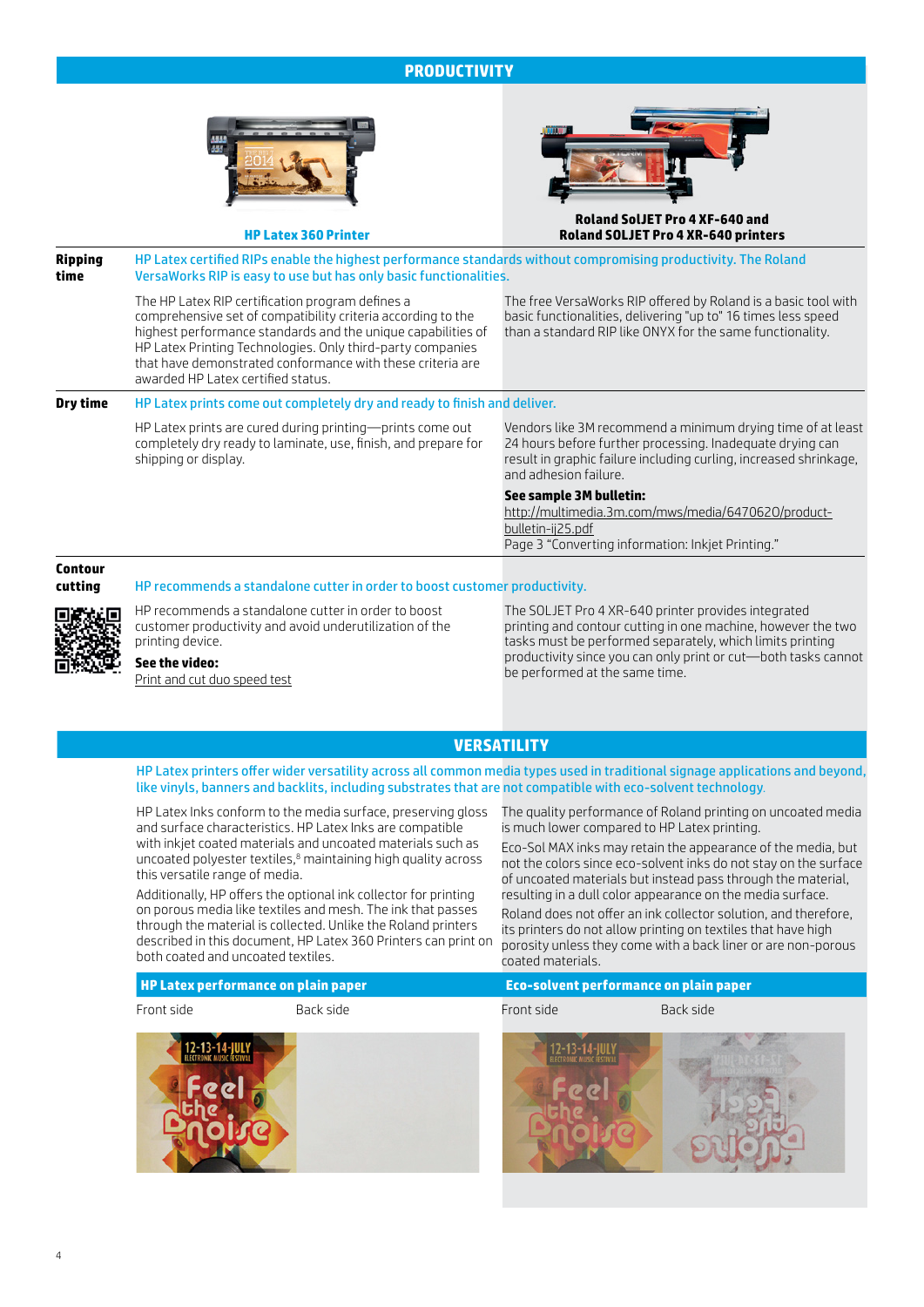### **ENVIRONMENTAL**

HP Latex Inks environmental standards—eco-solvent inks can't catch up Environmental certifications and eco-labels overview.9



HP Latex Printing Technology and HP Latex Inks have environmental and energy efficiency certifications and characteristics that Roland Eco-Sol MAX 2 inks cannot match.

HP Latex Inks are based on a technology with no HAPs<sup>10</sup> and no hazard warning labels, so they are not only UL GREENGUARD GOLD Certified<sup>11</sup> but much more.

As the summary chart above reflects, HP Latex Inks continue to lead with advantages across a wide spectrum of attributes throughout the entire life cycle from production to disposal.



Considering power consumption as part of the environmental aspect of the printers, it is true that the HP Latex 360 Printer consumes a little more energy while printing and drying, but eco-solvent technology must still be connected to keep its maintenance routine—even when not printing—and this consumes power. In addition, HP Latex printers can be unplugged without risk of damage when not printing.

To put things into perspective, when evaluating the cost by the end of the month, under equal circumstances, the energy consumption with the HP Latex printer would cost only \$7.62 more than the Roland SOLJET Pro XF-640 printer.<sup>12</sup>

The best proof of the energy efficiency of the HP Latex 360 Printer are the following strict certifications that the Roland printers described in this document do not have:

- The HP Latex 360 Printer is ENERGY STAR® certified as it meets strict energy efficiency guidelines.
- The high energy efficiency of the HP Latex 300 Printer series made it the only EPEAT Bronze registered<sup>13</sup> product series certified in its category<sup>14</sup> providing, beyond the energy consumption, a comprehensive environmental rating that helps identify "greener" electronic components.

Environmental credentials for the HP Latex 360 Printer can be found at: [http://h20195.www2.hp.com/V2/GetPDF.](http://h20195.www2.hp.com/V2/GetPDF.aspx/4AA5-5331EEW.pdf) [aspx/4AA5-5331EEW.pdf](http://h20195.www2.hp.com/V2/GetPDF.aspx/4AA5-5331EEW.pdf)

Roland only publishes UL GREENGUARD GOLD Certification.